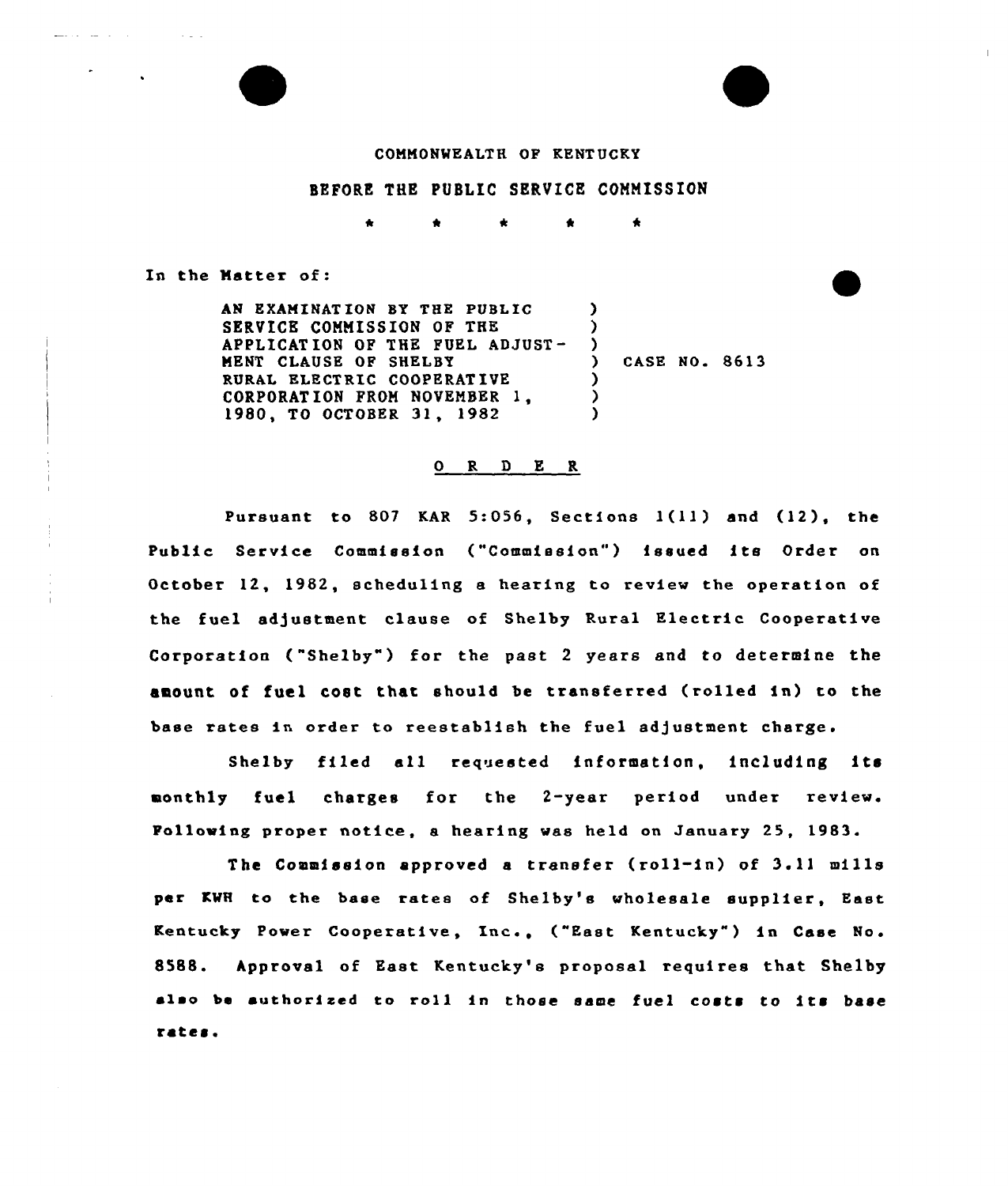The Commission has reviewed the monthly fuel adjustment clause filing made by Shelby in conjunction with the schedule of over- or under-recovered fuel costs filed in this proceeding. This review indicates that the Commission should revise the monthly fuel adjustment clause filing form to minimize errors.

The Commission, having considered the evidence of record and being advised, is of the opinion and finds that:

1. Shelby has complied in all material respects with the provisions of 807 KAR 5:056

2. Shelby's wholesale supplier has been authorized to transfer (roll in) to its base rates fuel costs of 3.11 mills per KWH in Case No. 8588.

3. Shelby should be authorized to increase the rates charged its customers by 3.35 mills per KWH in order to transfer fuel costs rolled in by East Kentucky from the fuel ad)ustment clause to the base rates pursuant to the Commission's Order in Case No. 8588 and applicable line loss, and this can best be accomplished by an energy adder to each KWH sold'

4. The revised rates and charges in Appendix A are designed to reflect the transfer of fuel costs from the fuel adjustment clause rate to the base rates.

5. The monthly fuel ad)ustment clause filing form currently being filed by Shelby should be revised.

IT IS THEREFORE ORDERED that the charges collected by Shelby through the fuel ad)ustment clause for the period November 1, 1980, through October 31, 1982, be and they hereby are approved.

 $-2-$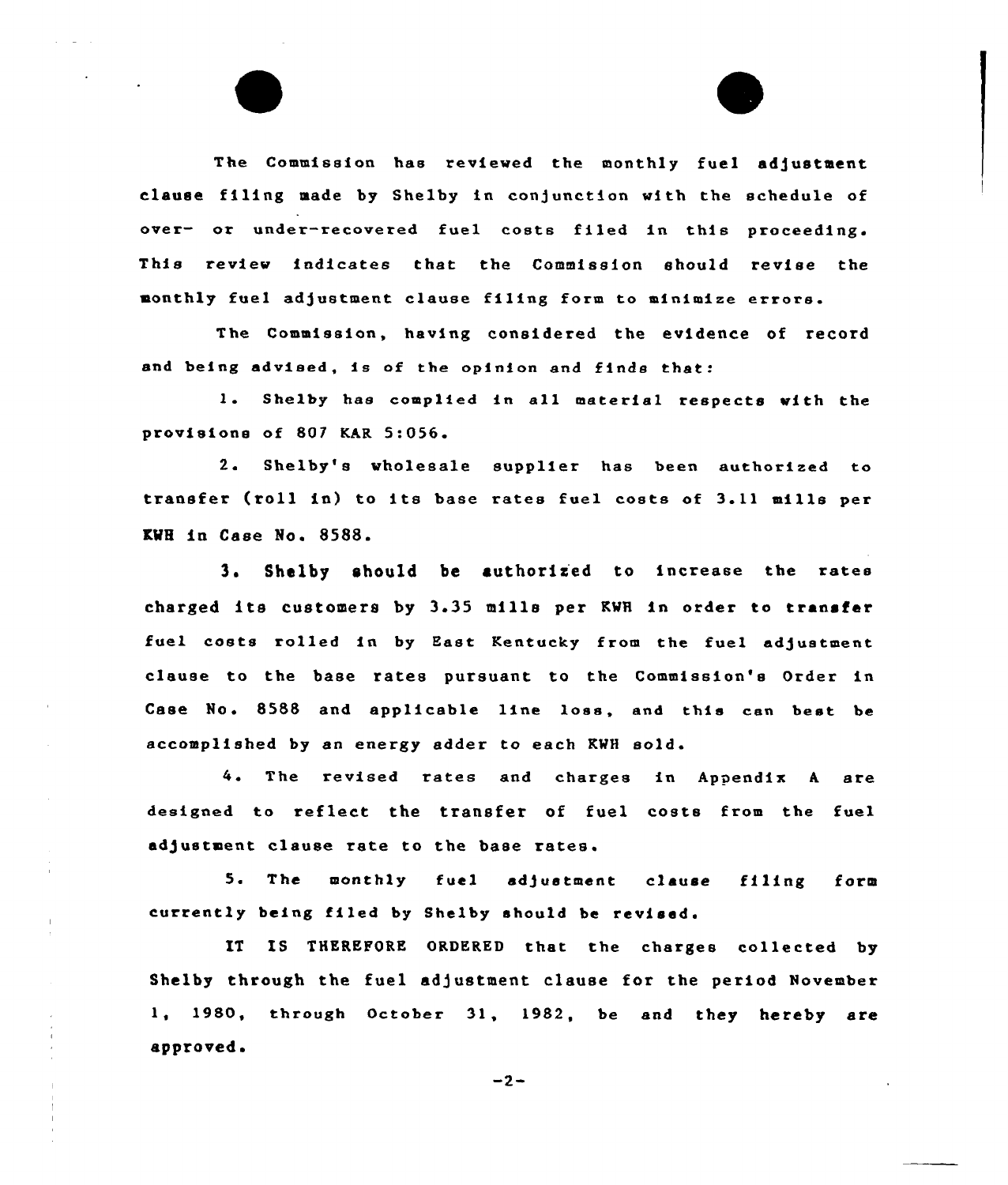IT IS FURTHER ORDERED that Shelby be and it hereby is authorized to transfer to its base rates fuel costs transferred by its wholesale supplier pursuant to Case No. 8588.

IT IS FURTHER ORDERED that the rates in Appendix <sup>A</sup> be and they hereby are approved for service rendered by Shelby on and after June 1, 1983, which is also the effective date for East Kentucky's rates.

IT IS FURTHER ORDERFD that within 30 days from the date of this Order Shelby shall file with the Commission its revised tariff sheets setting out the rates approved herein.

IT IS FURTHER ORDFRED that the revised monthly fuel clause form in Appendix <sup>B</sup> ahal1 be used hy Shelby for all filings made after the date of this Order pursuant to 807 KAR 5:056 to recover or refund fuel charges or credits billed or refunded by its wholesale supplier.

Done at Frankfort, Kentucky, this 3rd day of June, 1983.

PUBLIC SERVICE COMMISSION Chairman

 $e$ Vi*j*e Chairman

Commissioner

ATTEST: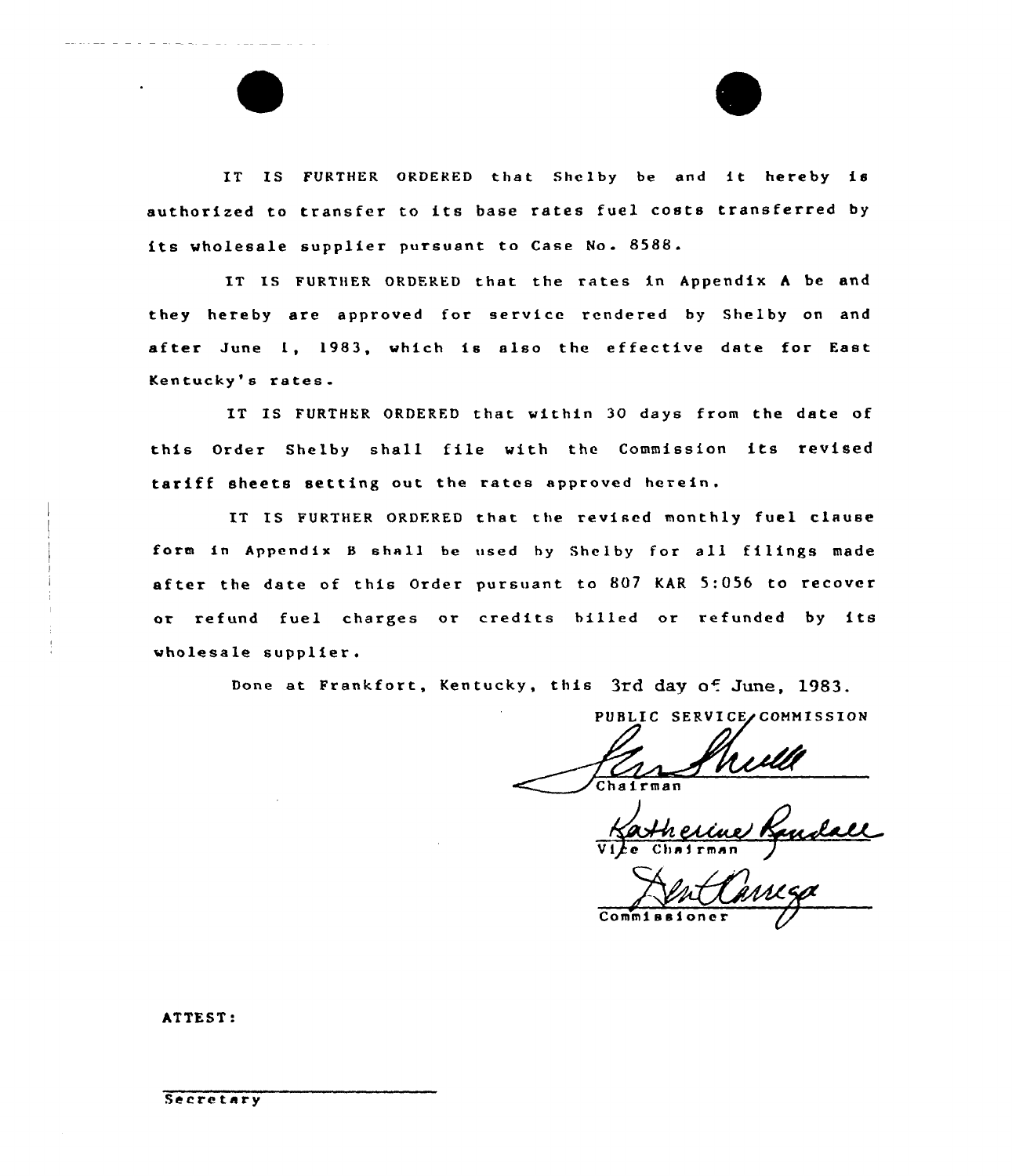

# APPENDIX A

APPENDIX TO AN ORDER OF THE KENTUCKY PUBLIC SERVICE COMMISSION IN CASE NO. 8613 DATED JUNE 3, 1983

The following rates and charges are prescribed for the customers in the area served by Shelby Rural Electric Cooperative Corporation. All other rates and charges not specifically mentioned herein shall remain the same as those in effect under authority of this Commission prior to the date of this Order.

> RATE 1 GENERAL SERVICE\*

### Rates:

| First<br>Next<br>Next | Consumer Facility Charge<br>400 KWH Per Month<br>600 KWH Per Month<br>2,000 KWH Per Month | \$6.72<br>7.671c<br>6.281c<br>5.701c | Per Month<br>Per KVH<br>Per KWH<br>Per KWH |
|-----------------------|-------------------------------------------------------------------------------------------|--------------------------------------|--------------------------------------------|
|                       | All Over 3,000 KWH Per Month                                                              | 6.381c                               | Per KWH                                    |

### RATE<sub>2</sub> GENERAL SERVICE DEMAND\*

### Rates:

### Demand Charge

First 20 KW of Billing Demand Per Month, No Demand Charge Excess above 20 KW of Billing Demand Per Month  $$4.21$ Per KW

## Energy Charge

|                                    | Consumer Facility Charge                                                             | \$6.72                                                              | Per Month                                |
|------------------------------------|--------------------------------------------------------------------------------------|---------------------------------------------------------------------|------------------------------------------|
| First<br>Next<br>Next.<br>All Over | 400 KWH Per Month<br>600 KWH Per Month<br>2,000 KWH Per Month<br>3.000 KWH Per Month | $\begin{array}{c} 7.671c \\ 6.281c \end{array}$<br>5.701c<br>6.381c | Per KWH<br>Per KWH<br>Per KWH<br>Per KWH |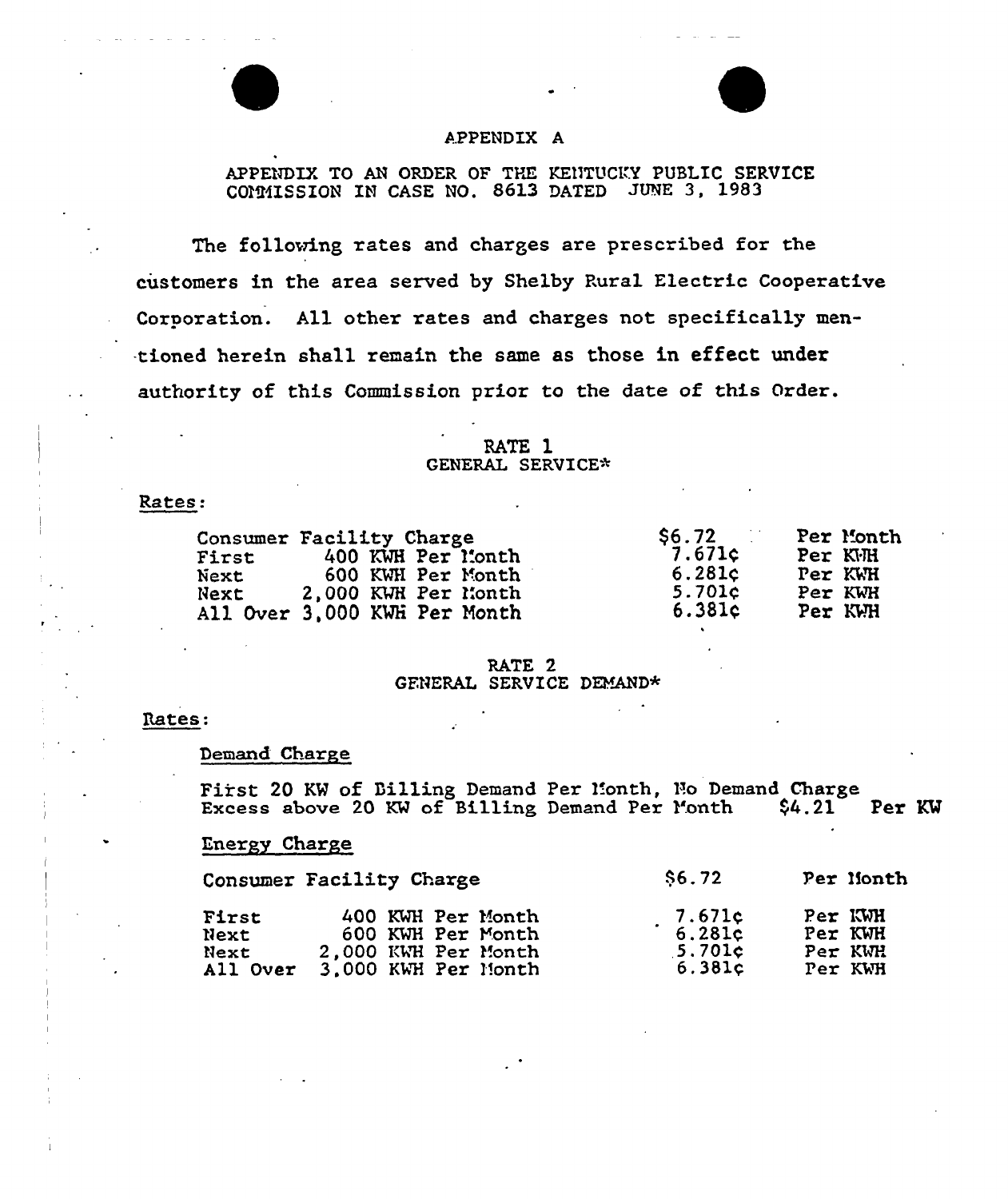### FATE 3 LARGE POWER SERVICE

Rates:

## Demand Charge

\$ 4.21 Per 1'onth Per KM of Billing Demand

# Energy Chaxge

| First<br>Next<br>All Over 200 KWH Per KW Demand | 100 KWH Per KW Demand<br>100 KWH Per KW Demand | 5.339c Per KWH<br>4.819c<br>4.299c | Per KWH<br>Per KWH |
|-------------------------------------------------|------------------------------------------------|------------------------------------|--------------------|

### RATE 4 OUTDOOR AND STREET LIGHTING SERVICE\*

#### Rates:

| Type of Fixture      | Lumen Output      | Monthly Charges |
|----------------------|-------------------|-----------------|
| Mercury Vapor or HPS | $7,000 - 10,000$  | \$6.58          |
| Mercury Vapor or HPS | $20,000 - 30,000$ | \$9.55          |

### PATE 5 STANDBY POWER RATE\*

### Rates:

#### Demand Charge

The identical demand rate billed by East Kentucky Power Corporation from the wholesale power invoice for that particular month.

Energy Charge

| <b>First</b><br>Next<br>All Over |  | 100 KWH Per KW Demand<br>100 KWH Per KW Demand<br>200 KIM Per KW Demand |  | 4.836c Per KWH<br>4.316c Per KWH<br>3.796c Per KWH |
|----------------------------------|--|-------------------------------------------------------------------------|--|----------------------------------------------------|
|----------------------------------|--|-------------------------------------------------------------------------|--|----------------------------------------------------|

### «Fuel Ad]ustment Clause:

This rate may be increased or decreased by an amount per KWH equal to the fuel adjustment amount per KWH as billed by the Wholesale Power Supplier plus an allowance for line losses. The allowance for line losses will not exceed 10% and is based on a twelve-month moving average of such losses. This Fuel Clause is subject to all other applicable provisions as set out in 807 KAR 5:056.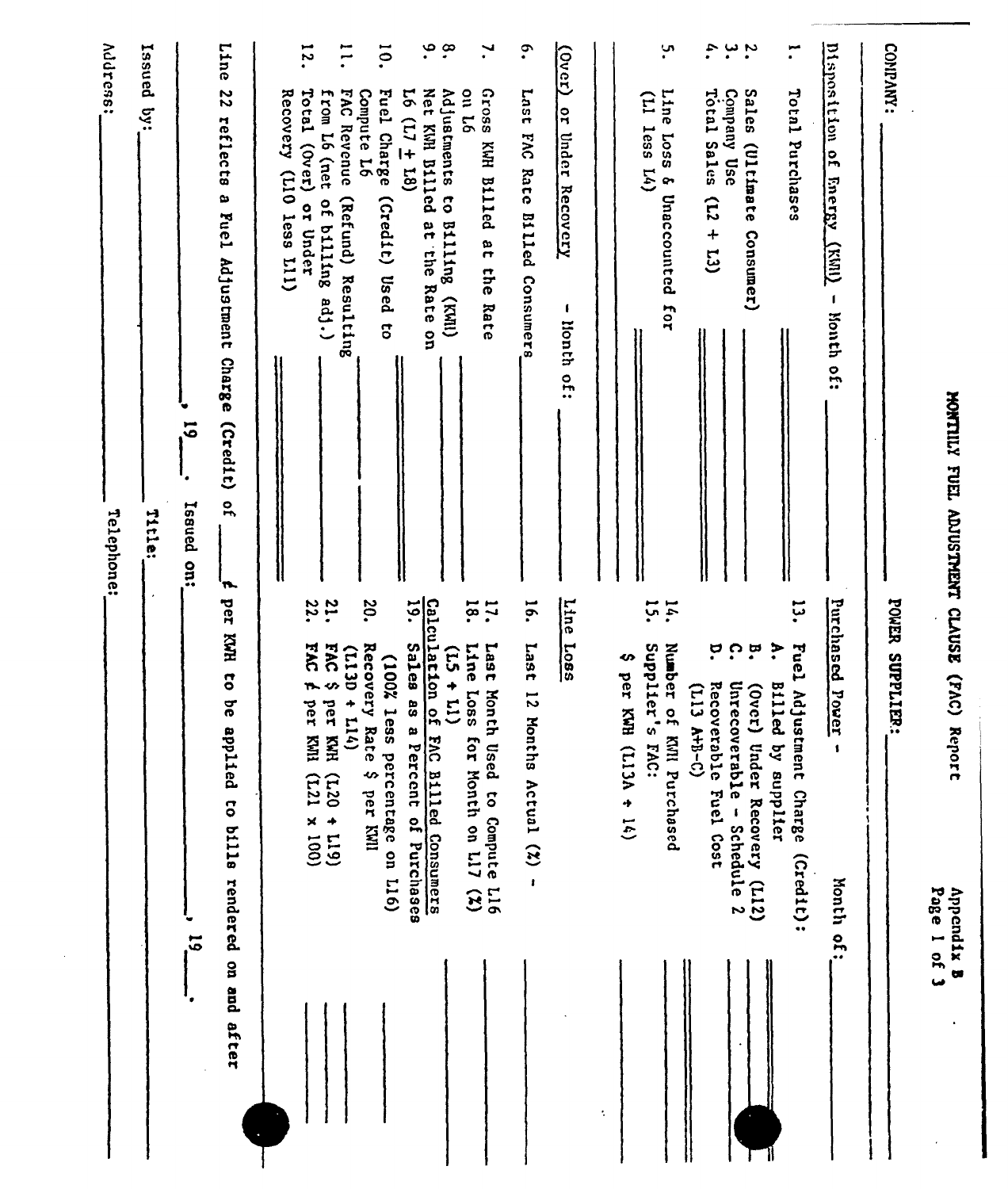

APPENDIX I PAGE 2 OF 3

# SCHEDULE 1 TWELVE MONTH ACTUAL LINE LOSS FOR FUEL ADJUSTMENT CHARGE COMPUTATION FOR 198

|                                                                                                                                                              | (a)<br><b>KWH PURCHASED</b> | (b) | (c)<br>KWH SOLD OFFICE USE              | (d)<br>KWH LOSSES |
|--------------------------------------------------------------------------------------------------------------------------------------------------------------|-----------------------------|-----|-----------------------------------------|-------------------|
| Previous twelve months total -<br>Less: Prior year-current month total $-$<br>Plus: Current year-current month total -<br>Most Recent Twelve Month Total $-$ |                             |     |                                         |                   |
| (d)<br>$\div$ (a)                                                                                                                                            | (FAC) Report                |     | Enter on line 16 of the current month's |                   |